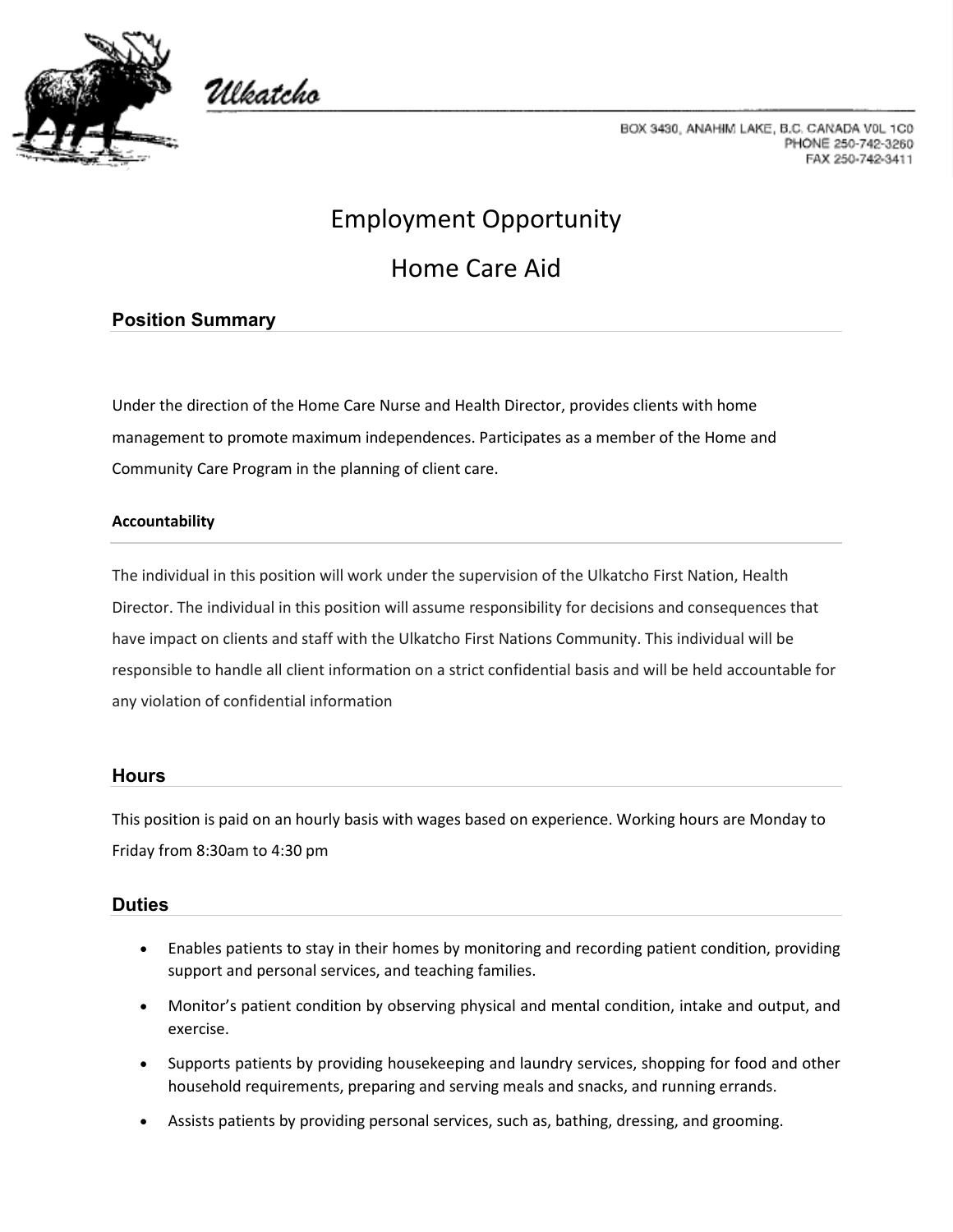

Ulkatcho

- Helps patients care for themselves by teaching use of cane or walker, special utensils to eat, special techniques and equipment for personal hygiene.
- Helps family members care for the patient by teaching appropriate ways to lift, turn, and reposition the patient.
- Advises on nutrition, cleanliness, and housekeeping.
- Records patient information by making entries in the patient journal and notifying nursing supervisor of changing or unusual conditions.
- Maintains a safe, secure, and healthy patient environment by following asepsis standards and procedures, maintaining security precautions, and following prescribed dietary requirements and nutrition standards.
- Completing documenta'ti6n per health authority and reporting to home care department supervisor (Home-care RN)
- Protects the UFN health department by adhering to professional standards, home care policies and procedures under FNHA, federal, and/or provincial requirements.
- Enhances service reputation by accepting ownership for accomplishing new and different requests, and exploring opportunities to add value to job accomplishments.
- Perform other duties as assigned

## **Qualifications**

#### **Education & Experience**

- Creating a safe, effective environment
- Health promotion and maintenance
- Nursing skills or patient services
- Good communication skills
- Emotional control
- Ability to work in teams

#### **Occupational Certification**

• Registered Home Care aid or the ability to be registered. Provide copy of certificate